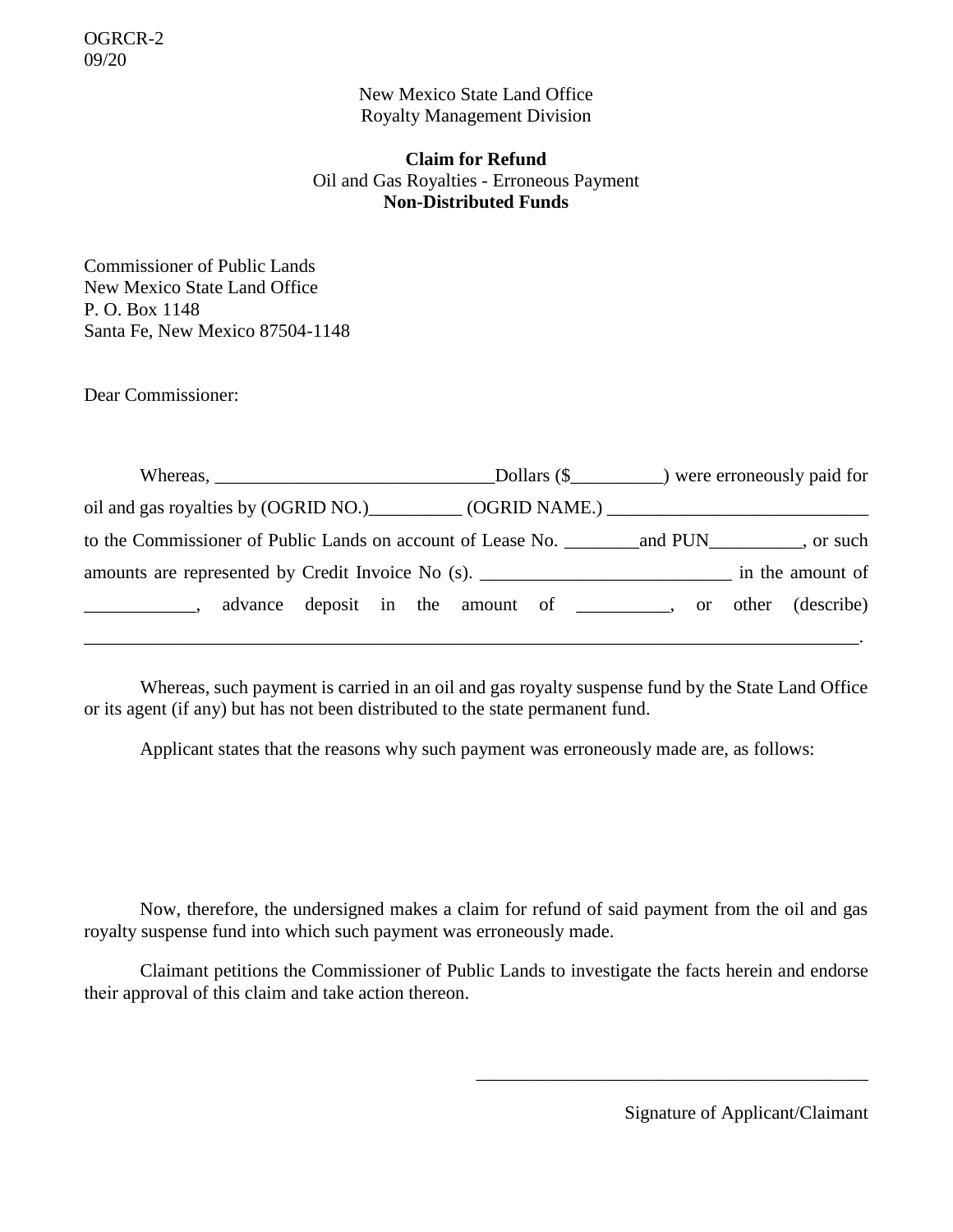Notary Statement:

(Applicant)\_\_\_\_\_\_\_\_\_\_\_\_\_\_\_\_\_\_\_\_\_\_\_\_\_\_\_\_\_\_\_\_\_\_\_\_\_\_ being duly sworn states that the foregoing claim is made in good faith and the facts stated herein are true.

| Subscribed and sworn to before me this | day of | 20 |
|----------------------------------------|--------|----|
|                                        |        |    |

| My commission expires: |  |
|------------------------|--|
|------------------------|--|

| <b>Notary Public:</b> |
|-----------------------|
|                       |

Seal:

Approved ( ) Disapproved  $($  ) this the \_\_\_\_\_ day of \_\_\_\_\_\_\_\_\_\_\_\_\_\_\_\_, 20\_.

Commissioner of Public Lands

\_\_\_\_\_\_\_\_\_\_\_\_\_\_\_\_\_\_\_\_\_\_\_\_\_\_\_\_\_\_\_\_\_\_\_\_\_\_